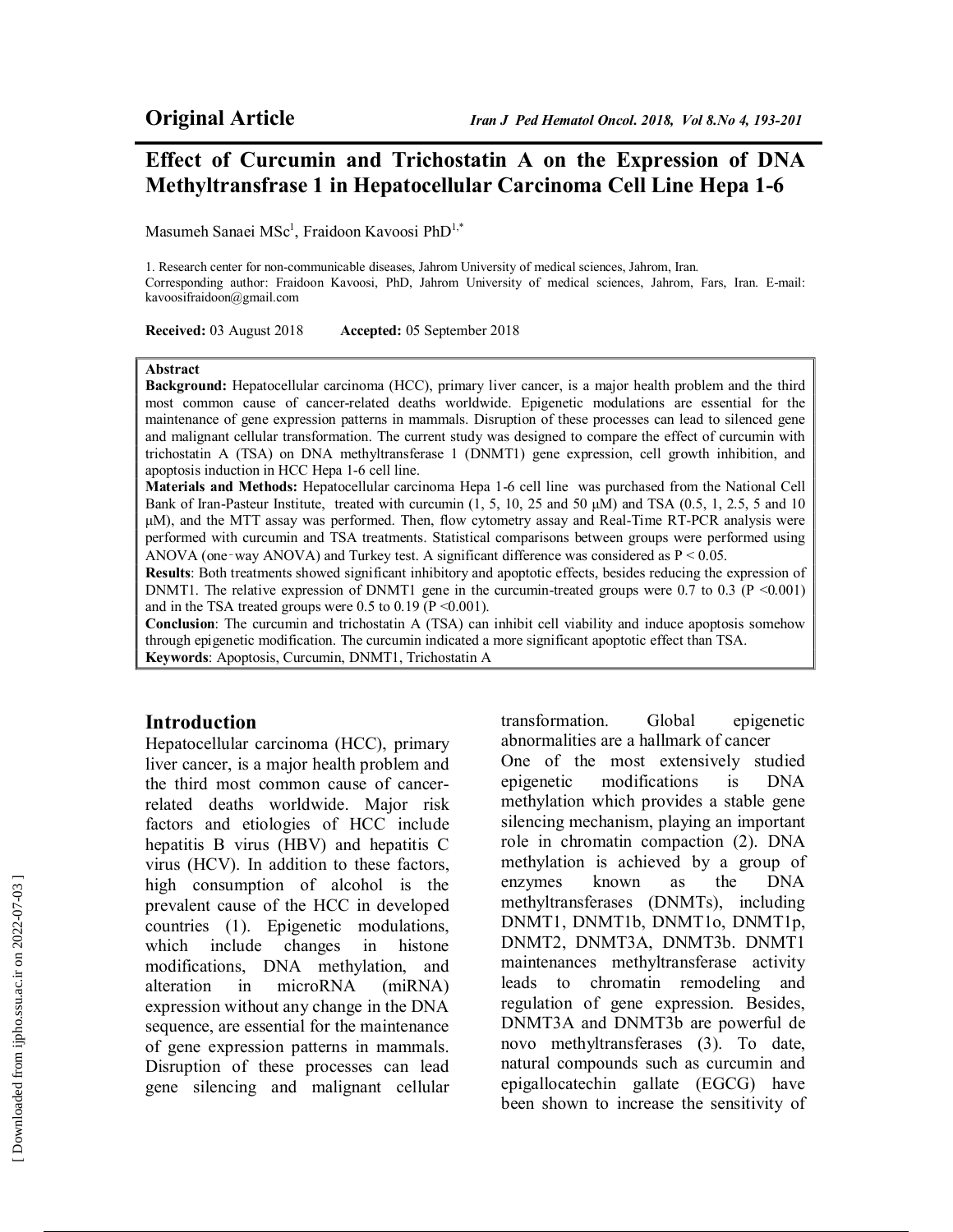cancer cells to conventional agents and inhibit tumor cell growth (4). More recent studies have demonstrated that curcumin can exert its effect through epigenetic modification, including DNMTs, histone acetyltransferase (HAT), and histone deacetylase (HDAC). This agent has been known as a potential DNMT1 inhibitor resulting in hypomethylation of various genes (5, 6). Furthermore, trichostatin A (TSA), an antifungal antibiotic, is an inhibitor of HDAC activity in cultured mammalian cells which arrests cells in G1 and G2 phases of the cell cycle, induces cell differentiation, and reverts the transformed morphology of the cells in the cultured cell (7). It has been shown that HDAC inhibitor TSA in combination with curcumin has greater apoptotic and antiproliferative effects than either agent alone in breast cancer (8). Previously, we reported that TSA can inhibit proliferation and induce apoptosis by reducing the expression of DNMT1, DNMT3a, and DNMT3b in HCC HepG 2 cell line (9). Our previous results on estrogen receptor alpha (ER $\alpha$ ) in HCC HepG 2 cell line (10) and the poptotic effect of DNA methyltransferase inhibitor genistein (GE) on HCC HepG2 (11) have encouraged us to investigate the effect of curcumin in combination to and in comparison with TSA on inactivation of DNA methyltransferase 1 gene expression, cell growth inhibition and apoptosis induction in hepatocellular carcinoma Hepa 1-6 cell line.

# **Materials and Methods**

# **Cell culture**

The current experimental study was performed in a research center for noncommunicable diseases, Jahrom University of medical sciences with Ethic code of "ir.Jums.rec.1395.075". Human hepatocellular carcinoma (Hepa 1-6) cells were purchased from the National Cell Bank of Iran‑Pasteur Institute and maintained in Dulbecco's modified Eagle's

medium (DMEM) supplemented with 10% fetal bovine serum, 1% antibiotics, including penicillin G sodium (Sigma), streptomycin sulfate, and amphotericin B (Sigma) at 37°C in 5% CO2 to promote attachment. The cells were treated with agents (curcumin and TSA) after they attached and reached > 80 % confluence. The drugs, including curcumin and TSA were purchased from Sigma-Aldrich (St. Louis, MO, USA) and dissolved in dimethyl sulfoxide (DMSO) in order to prepare a stock solution and then all drug concentrations were prepared by diluting the stock solution. Other compounds, including fetal bovine serum (FBS), trypsin-EDTA, and phosphate-buffered saline (PBS) were purchased from the best available company and also Annexin-V- (FITC) and propidium iodide were obtained from Sigma (PI, Becton-Dickinson, San Diego, CA).

# **Cell growth and viability assay**

The effects of curcumin and TSA on the cell viability were measured using MTT assay. First, the cells were cultured at a density of  $5 \times 10^5$  cells per well into 96well plates overnight and then culture medium was removed and a medium containing different concentrations of curcumin  $(1, 5, 10, 25, 10, 40)$  and TSA (0.5, 1, 2.5, 5 and 10 μM) were added, controls were incubated with DMSO only. After 24, 48, and 72 h, the cells were washed twice with FBS, maintained in a medium containing MTT for 4 h, and then the culture media were discarded, 200 µL of DMSO was added to each well and finally, the optical density was measured at 570 nm with a microplate reader.

# **Cell apoptosis assay**

For apoptotic effect determination, the Hepa 1-6 cells were seeded in 24-well plates at a density of  $4 \times 10^5$  cells/well and incubated for 24 h before treating with agents.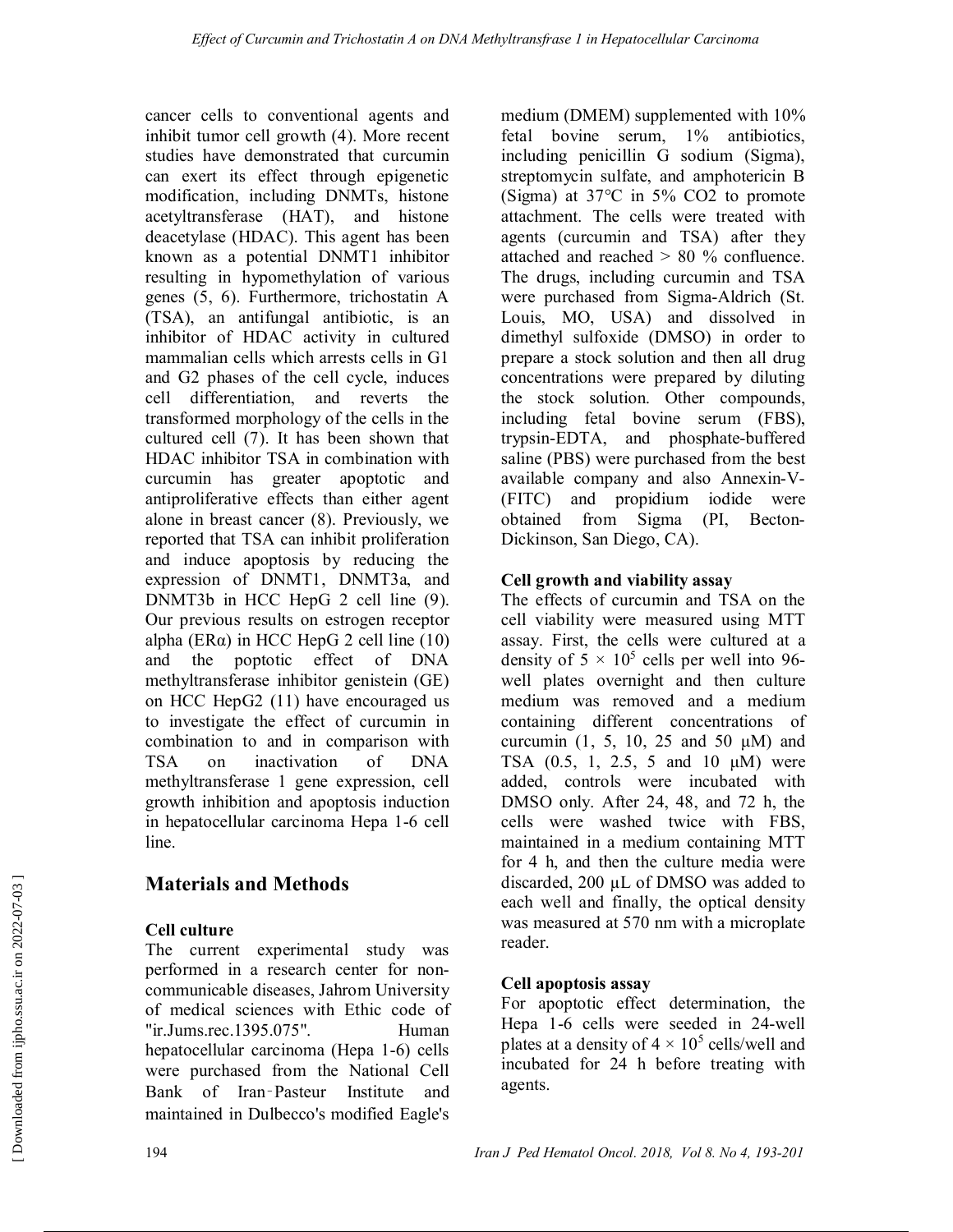On the second day, the cells treated with curcumin (5 μM) and TSA (2.5 μM) based on IC50 values, at mentioned times (24, 48, and 72 h). After treatment, the culture medium was removed and all the adherent treated or untreated cells were harvested by trypsinization, washed with cold PBS, and then the cells was re-suspended in 0.5 ml of a binding buffer (1x). Finally, Annexin-V-(FITC) and propidium iodide (PI) were added to stain the cells according to the protocol and the apoptotic cells were counted by FACScan flow cytometry (Becton Dickinson, Heidelberg, Germany).

#### **Real-Time quantitative reversetranscription polymerase chain reaction (qRT-PCR) analysis**

To determine whether curcumin and TSA could reactivate the DNMT1 gene expression, qRT-PCR was performed. In this regard, the cells were cultured and treated with curcumin and TSA (5 and 2.5μM respectively, based on IC5o values) for 24, 48 and 72 h and total RNA from the cells was extracted using the RNeasy kit (Qiagen, Valencia, CA) according to the protocol and treated by RNase‑free DNase (Qiagen) to eliminate the genomic DNA before cDNA synthesis. The RNA concentration and purity were determined using a BioPhotometer (Biowave II Germany). By using the RevertAid™ First Strand cDNA Synthesis Kit (Fermentas, K1622 for 100 reactions), total RNA (100 ng) was reverse transcribed to complementary DNA (cDNA) using oligodT primers and Superscript II Reverse Transcriptase according to the protocol. Real-time RT-PCR reactions for cDNA amplification were performed on Applied Biosystems StepOneTM Real-Time PCR System using Maxima SYBR Green

RoxqPCR master mix kit (Fermentas). DNMT1 primers were obtained from our previous work (9) which their sequences are shown in the Table I. GAPDH was used as an endogenous control. Data were analyzed using the comparative Ct  $(\Delta \Delta ct)$ method; the relative expression level of DNMT1 was calculated by determining a ratio between the amount of the gene and that of endogenous control.

### **Statistical analysis**

The database was setup with the SPSS (version 16.0) for analysis. The data were acquired from three tests and were shown as means  $\pm$  standard deviations. Statistical comparisons between groups were performed with ANOVA (one‑way ANOVA) and Turkey tests. A significant difference was considered as  $P \le 0.05$ .

### **Results**

### **Effect of curcumin and TSA on viability of Hepa 1-6 cells**

The Hepa 1-6 cells were cultured in 96 well plates (at a density of  $5 \times 10^5$  per well), treated with curcumin (1, 5, 10, 25 and 50 μM) and TSA (0.5, 1, 2.5, 5 and 10  $\mu$ M) for 1, 2, and 3 days, and evaluated by MTT assay to measure drugs effects on cell viability. The results are shown in Figure 1, comparing the percentage of cell viability in treated cells with untreated control groups. As shown in Figure 1, curcumin decreased cell viability in a time and dose-dependent manner significantly,  $(P < 0.001)$ . Similar results were observed by TSA as shown in Figure 2 ( $P < 0.001$ ). The result of MTT assay demonstrated that curcumin and TSA inhibited cell growth with an IC50 of ~5 and ~2.5 Mµ, respectively.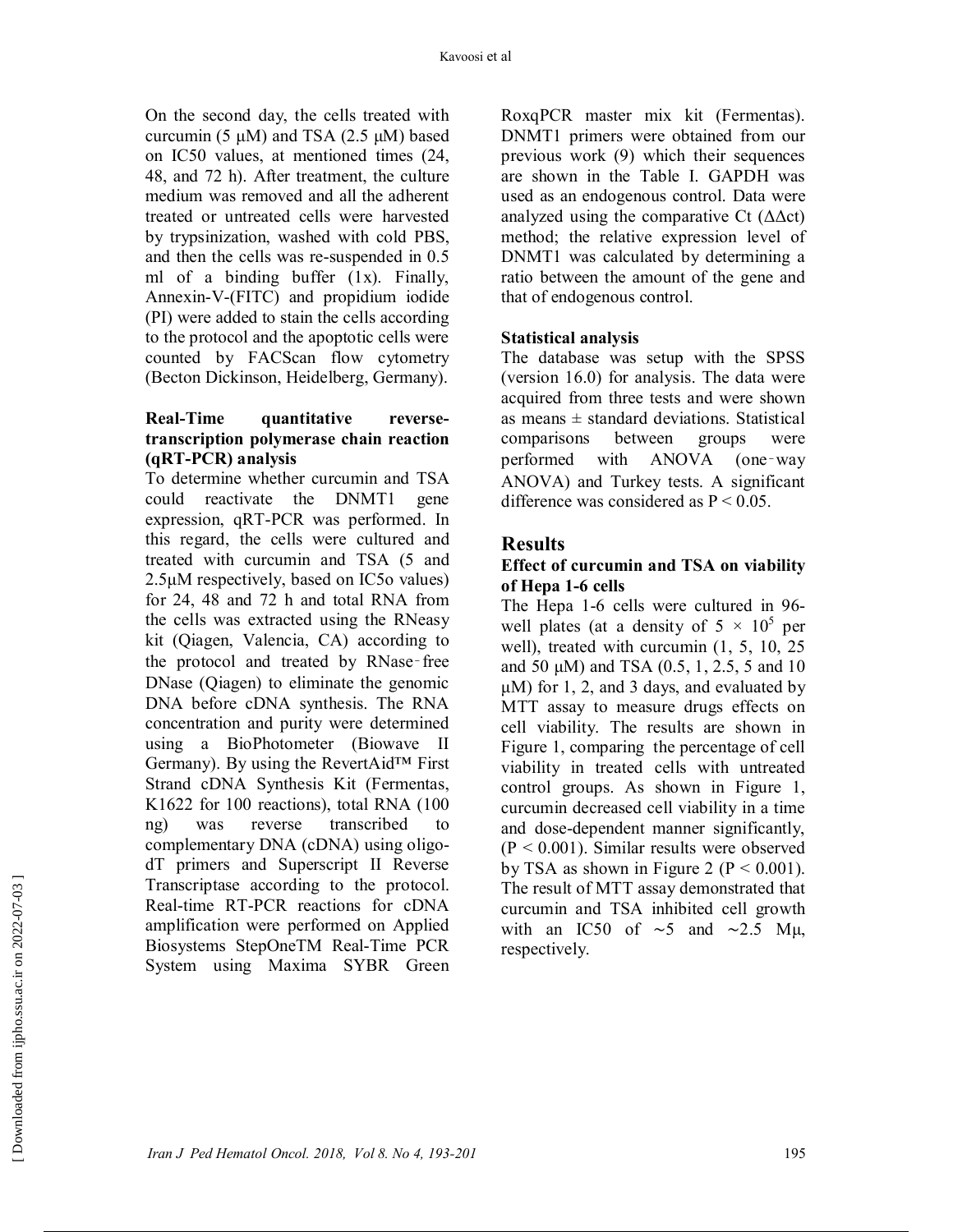

Figure1. The effect of curcumin (1, 5, 10, 25 and 50 μM) on the Hepa 1-6 cell viability determined by the MTT assay. Data are presented as mean  $\pm$ SD from at least triplicate wells and 3 independent experiments. Significant differences between treated cell groups and the control groups are indicated by asterisks (\*). The first column of each belongs to the control group.



Figure 2. The effect of TSA with concentrations of 0.5, 1, 2.5, 5 and 10 μM on the Hepa 1-6 cell viability. The effect of the drug was determined by the MTT assay. Data are presented as mean  $\pm$  SD from at least triplicate wells and 3 independent experiments. Significant differences between treated cell groups and the control groups are indicated by asterisks (\*). The first column of each group belongs to the control group.

#### **Effect of curcumin and TSA on cell apoptosis**

The propidium iodide (PI) and Annexin-V/FITC staining was done to determine the apoptotic effects of curcumin and TSA on Hepa 1-6 cells treated with curcumin (5 Mμ) and TSA (2.5 Mμ) for 24, 48, and 72 h. The cells were stained with both propidium iodide (PI) and Annexin-V/FITC in the calcium-HEPES buffer as recommended by the manufacturer protocol and the percentage of apoptotic cells was determined by flow cytometry. Flow cytometric demonstrated that both agents indicated significant apoptotic effects in all different-time treated groups as shown in the figure 3 and Figure 4 ( $P \le$ 0.001). As seen in the Figure 5, curcumin indicated a more significant apoptotic effect than TSA  $(P < 0.002)$ . The percentage of apoptotic cells were shown in table II.

#### **Effect of curcumin and TSA on DNMT1 gene expression**

To determine the mechanism of curcumin  $(5 Mµ)$  and TSA  $(2.5 Mµ)$ , RT-PCR was done to test the DNMT1 gene expression quantity during treatment with these compounds at different time periods. As shown in the Figure 6, the DNMT1 gene expression quantity was decreased significantly by treatment with curcumin and TSA. The relative expression of DNMT1 gene in the curcumin-treated groups were  $0.5$  (P < 0.003), 0.3 (P  $(0.001)$ , and  $(0.19)$  (P  $(0.001)$ ) and in the TSA treated groups were 0.7 ( $P \le 0.396$ ), 0.4 (P  $\leq$ 0.004), and 0.32 (P  $\leq$ 0.001) at different times, respectively. The effect of curcumin was stronger than TSA.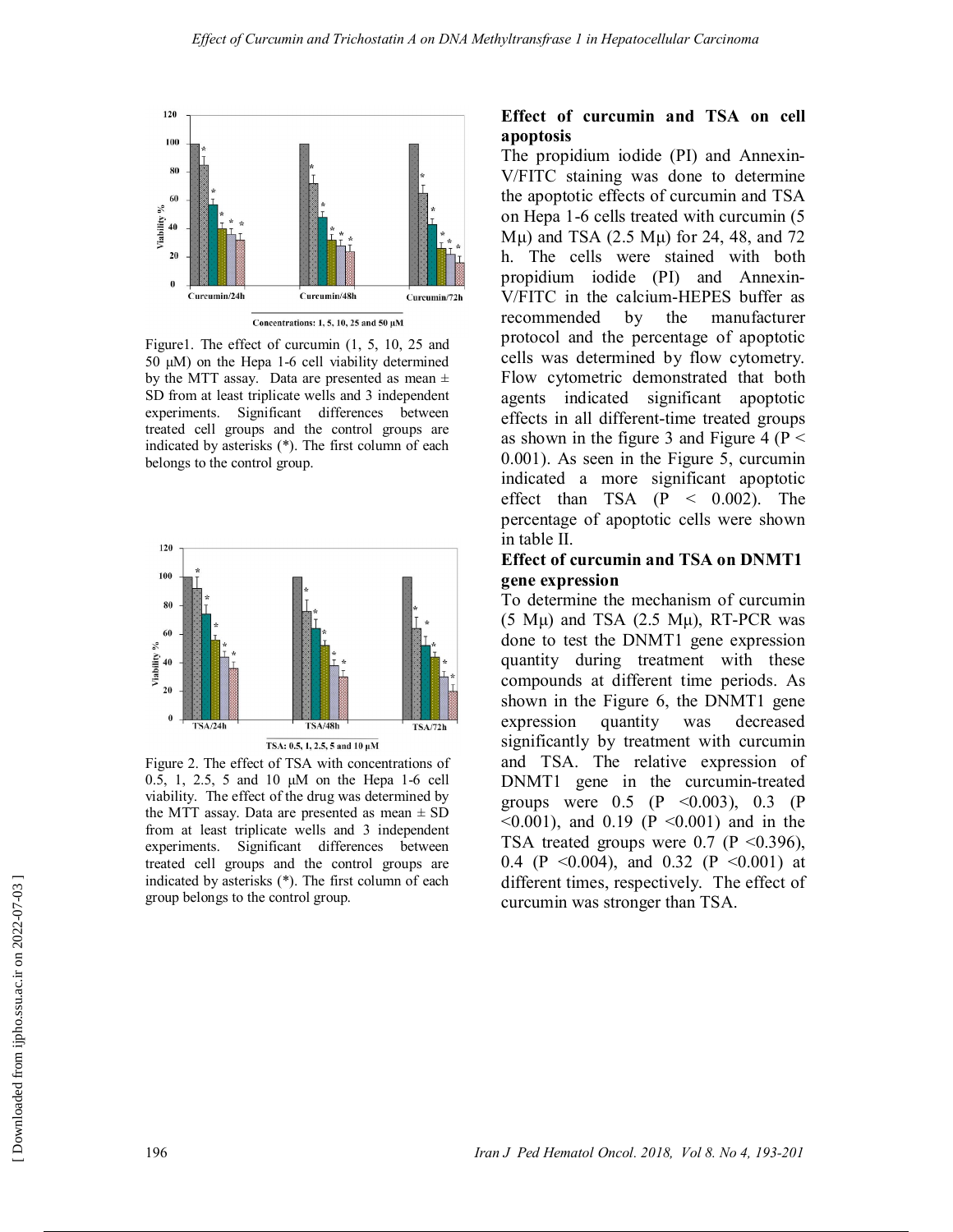

Figure 3. Flow cytometry analysis of annexin V- (FL1-H) and PI- (FL2-H) Hepa 1-6 cell line labeled cells treated with curcumin. The cells were treated with curcumin with the concentration of 5 μM for 24, 48, and 72 h. Data are presented as a mean  $\pm$  standard error of the mean from at least three different experiments. Asterisks (\*) indicate significant differences between treated cell groups and the control cell groups.



Figure 4. Apoptotic effect of TSA (2.5 μM) on Hepa 1-6 cell line. The cells were treated with TSA (2.5 μM) for 24, 48, and 72 h. Data are presented as a mean  $\pm$  standard error of the mean from at least three different experiments. Asterisks (\*) indicate significant differences between treated cell groups and the control cell groups.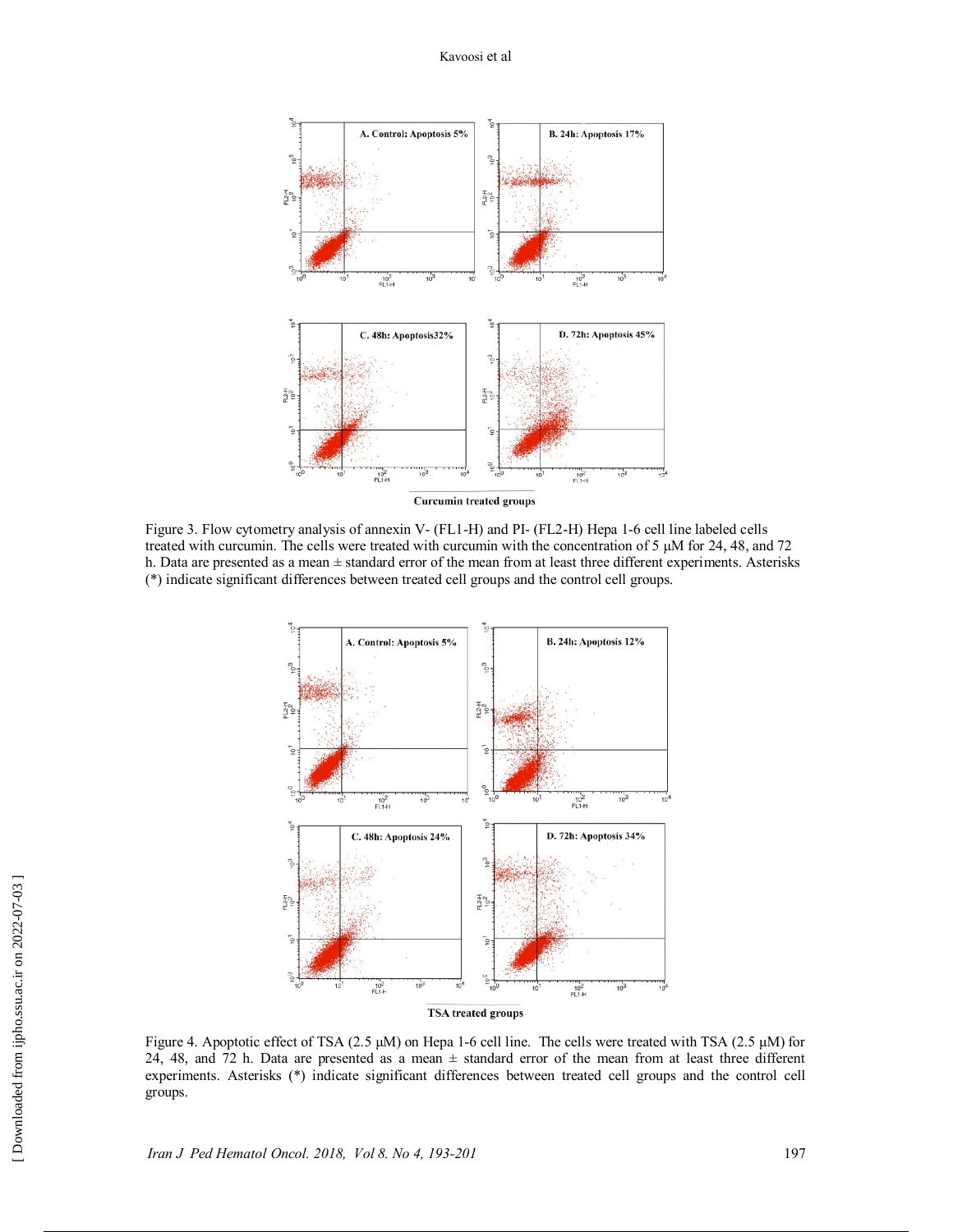[Downloaded from ijpho.ssu.ac.ir on 2022-07-03]  [\[ Downloaded from ijpho.ssu.ac.ir on 2022](http://ijpho.ssu.ac.ir/article-1-405-en.html)-07-03 ]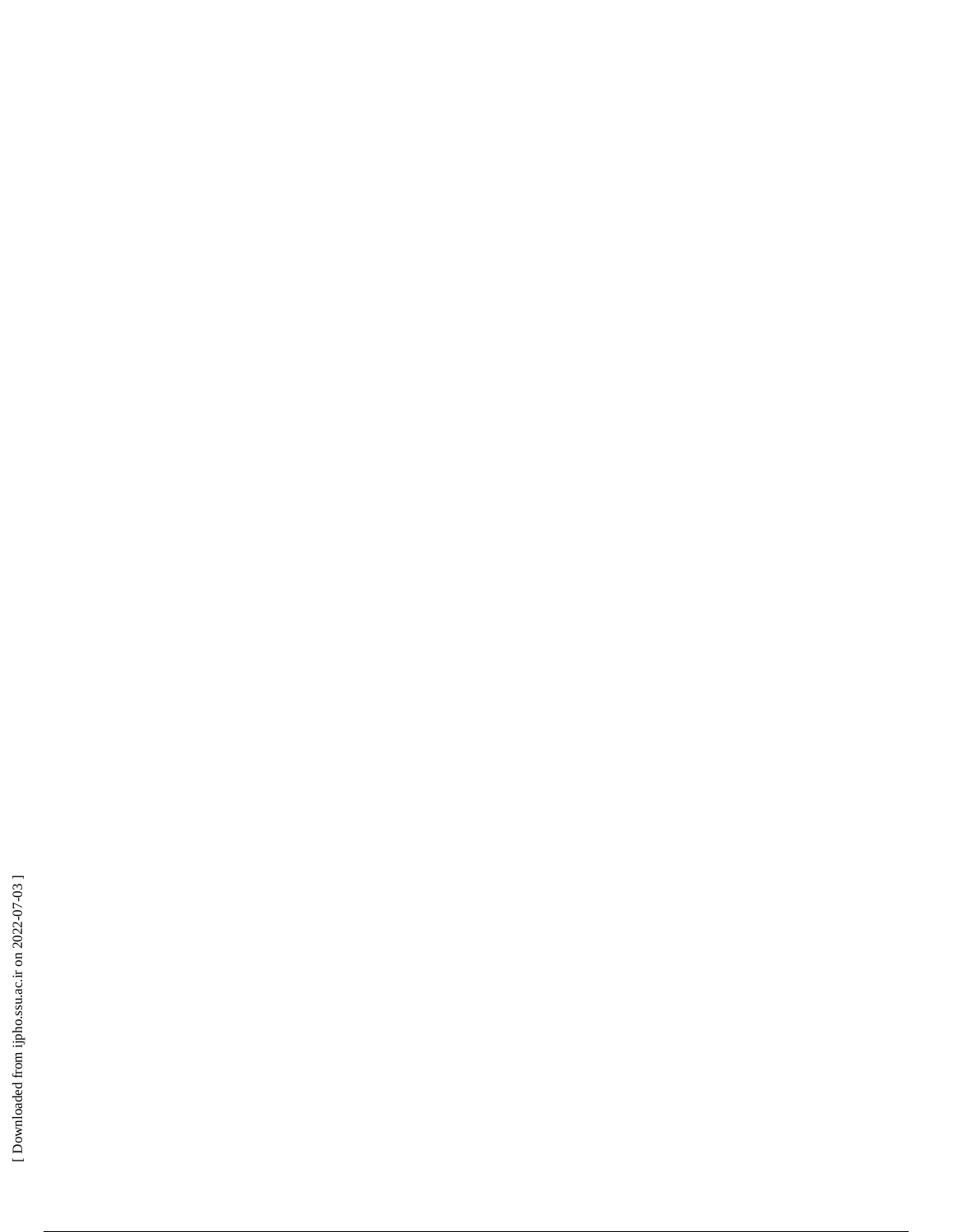

Figure 5. Apoptotic effect of curcumin and TSA on Hepa 1-6 cell line

The cells were treated with curcumin  $(5 \mu M)$  and TSA (2.5 μM) for 24, 48, and 72 h. Data are presented as a mean  $\pm$  standard error of the mean from at least three different experiments. Asterisks (\*) indicate significant differences between treated cell groups and the control cell groups. Besides, the apoptotic effect of curcumin was more significant that of the TSA.



Figure 6. The relative expression level of DNMT1 As can be seen above, curcumin  $(5 M<sub>\mu</sub>)$  and TSA (2.5 Mμ) decreased DNMT1 gene expression significantly. Data were analyzed using the comparative Ct  $(\Delta \Delta ct)$  method and are presented as a mean  $\pm$  standard error of the mean from at least three different experiments. It should be noted that the effect of curcumin was stronger than TSA. Asterisks (\*) indicate significant differences between treated cells and the control group.

*Table I. Real time polymerase chain reaction primers (DNMT1 and GAPDH) used in this study* 

| Primer name  | Primer name Primer sequences (5' to 3') |  |  |
|--------------|-----------------------------------------|--|--|
| DNMT1        |                                         |  |  |
| Forward:     | GAG GAA GCT GCT AAG GAC TAG TTC         |  |  |
| Reverse:     | ACT CCA CAA TTT GAT CAC TAA ATC         |  |  |
| <b>GAPDH</b> |                                         |  |  |
| Forward:     | AAC GTG TCA GTO GTG GAC CTG             |  |  |
| Reverse:     | GGG TGT CGC TGT FGA AGT                 |  |  |

Table II. The percentage of apoptosis in the groups treated with curcumin and TSA at different time periods.

| Drug       | Dose/ $\mu$ M | Duration/h | Apoptosis % | P-value   |
|------------|---------------|------------|-------------|-----------|
| Curcumin   |               | 24         |             | P < 0.001 |
|            |               | 48         | 32          | P < 0.001 |
|            |               |            | 45          | P < 0.001 |
| <b>TSA</b> | 2.5           | 24         | 12          | P < 0.001 |
|            | 2.5           | 48         | 24          | P < 0.001 |
|            | 2.5           | 72         | 34          | P < 0.001 |

#### **Discussion**

DNA methylation plays a significant role in chromatin remodeling and transcriptional regulation in mammalian cells. DNA hypomethylation has been well documented in various cancers. Aberrant DNA methylation can be involved in tumorigenesis as a result of repression of gene transcription by methylation of the CpG islands of specific genes, such as

tumor-suppressor genes (12). In addition to hypermethylation, histone deacetylation plays a major role in tumorigenesis and is a common hallmark of human cancer (13). In mammals, DNA methylation is mediated at CpG dinucleotides by DNMTs. Histone modifications are modified by HATs and HDACs. Fortunately, epigenetic changes such as DNA hypermethylation and histone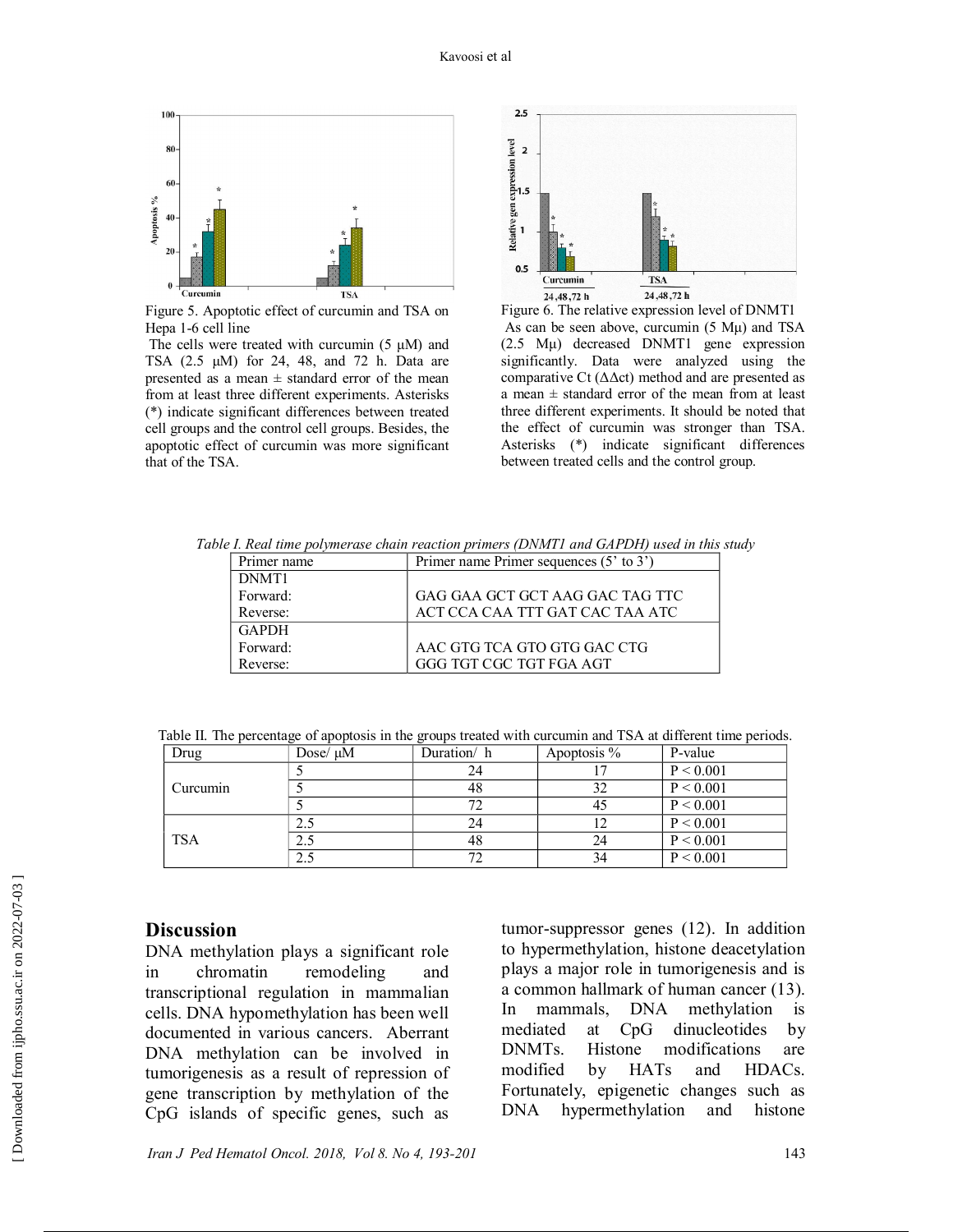deacetylation are reversible by DNMTs inhibitors and HDAC inhibitors (14). Previously, we indicated that DNMT1 inhibitor genistein can induce apoptosis in human HCC PLC/PRF5 (15), HepG2 (11, 16), and Hepa1-6 (17) cell lines. Besides, we reported that histone deacetylase inhibitor valproic acid can induce apoptosis in HCC WCH 17 cell line (18). Furthermore, we demonstrated that GE and trichostatin A act through inactivation of DNMT1, DNMT3a, and DNMT3b gene expression in HCC Hep G2 cell line (9).

In the present study, we indicated that curcumin and TSA can inhibit cell growth and induce apoptosis in Hepa 1-6 cells and that curcumin induces a more significant apoptotic effect than TSA. Besides, our result indicated that both agents can reduce the expression of DNMT1 significantly. The effect of curcumin on DNMT1 downregulation was stronger than that of TSA.

Similar to our study, it has been reported that curcumin inhibits proliferation and induces apoptosis of HCC cells in a concentration-dependent manner. Other studies have shown that curcumin covalently blocks the catalytic thiolate of C1226 of DNMT1 to exert its inhibitory effect (19). One of the mechanisms of curcumin in HCC is Wnt signaling interruption by decreasing β-catenin activity, which suppresses the expression of β-catenin target genes (VEGF, c-myc, and cyclin  $D1$ ) (20).

In acute myeloid leukemia (AML), curcumin reduces the expression of positive regulators of DNMT1, including p65 and Sp1, which correlates with a reduction in binding of these factors to the DNMT1 promoter region (21). Curcumin inhibits cell cycle progression and cell proliferation by accumulating cells at the G2/M-phase with a decreased expression level of DNMT1 and enhanced expression of p21 in melanoma cells (22). Another pathway of the apoptotic effect of curcumin includes NF-ΚB activity inhibition which leads to cellular apoptotic response (23).

As mentioned above, TSA inhibited proliferation and induced apoptosis in the current study. In agreement with our report, it has been shown that TSA increases the levels of acetylated histones H3 and H4, up-regulates liver-specific functions and liver-enriched transcription factors resulting cell growth inhibition and G0 /G1 arrest induction in both HCC HepG2 and Huh-7 (24). It has been indicated that TSA induces G2/M-phase arrest by upregulation of p2lcip/waf, cyclin A, bax, and (pro)-caspase 3 and down-regulation of bcl-2 in hepatoma cells HepG2 (25). Similar studies have reported that it enhances the expression of p21, cyclin E, cyclin A, CBP, Bax, and Bak, cleaves PARP (85kDa) protein, and reduces the expression of HDAC1, E2F-1, E2F-4, p53, and hyperphosphorylated Rb protein in human oral and gastric carcinoma cell lines (26-28). In the current study, we did not evaluate the combined effect of agents and also the apoptotic factors such as expression of the cyclindependent kinase inhibitor p21cip1/waf1, acetylation status of p53, and phosphorylation of the cell cycle regulator retinoblastoma protein (Rb). The evaluation of these factors and the combination effect is recommended.

# **Conclusion**

In conclusion and in accordance with our findings, curcumin and TSA were able to restore the epigenetic regulation and appeared as attractive preventive and/or therapeutic candidates against human hepatocellular carcinoma.

### **Acknowledgment**

This article was supported by adjutancy of research of Jahrom medical University-Iran.

### **Conflict of interest**

Authors declared no conflict of interst.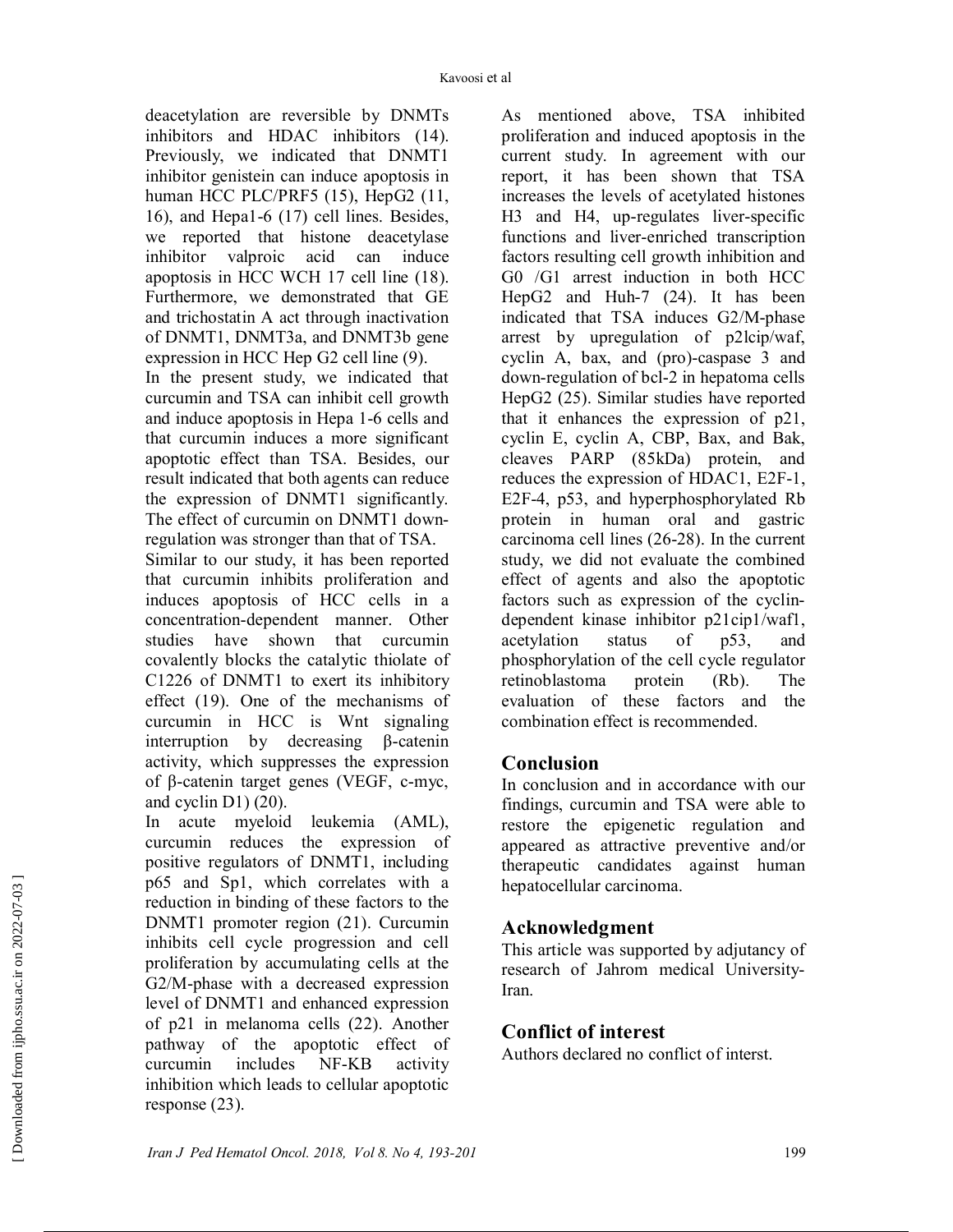# **References**

1.Schütte K, Bornschein J, Malfertheiner P. Hepatocellular carcinoma– pidemiological trends and risk factors. Dig Dis 2009; 27(2):80-92.

2. Sharma S, Kelly TK, Jones PA. Epigenetics in cancer. Carcinogenesis 2010; 31(1):27-36.

3. Das PM, Singal R. DNA methylation and cancer. J Clin. Oncol 2004; 22(22):4632-42.

4. Reuter S, Gupta SC, Park B, Goel A, Aggarwal BB. Epigenetic changes induced by curcumin and other natural compounds. Genes Nutr 2011;6(2):93-98.

5. Link A, Balaguer F, Shen Y, Lozano JJ, Leung H-CE, Boland CR, et al. Curcumin modulates DNA methylation in colorectal cancer cells. PLoS One 2013; 8(2): e57709-e577012.

6. Bannister AJ, Kouzarides T. Regulation of chromatin by histone modifications. Cell Res 2011; 21(3):381-395.

7. Vigushin DM, Ali S, Pace PE, Mirsaidi N, Ito K, Adcock I, et al. Trichostatin A is a histone deacetylase inhibitor with potent antitumor activity against breast cancer in vivo. Clin. Cancer. Res 2001; 7(4):971- 976.

8. Yan G, Graham K, Lanza‐Jacoby S. Curcumin enhances the anticancer effects of trichostatin a in breast cancer cells. Mol Carcinog 2013; 52(5):404-11.

9. Sanaei M, Kavoosi F, Roustazadeh A, Golestan F. Effect of Genistein in Comparison with Trichostatin A on Reactivation of DNMTs Genes in Hepatocellular Carcinoma. J clin transl hepatol 2018;6(2):1-6.

10. Sanaei M, Kavoosi F, Salehi H. Genistein and Trichostatin A Induction of Estrogen Receptor Alpha Gene Expression, Apoptosis and Cell Growth Inhibition in Hepatocellular Carcinoma HepG 2 Cells. APJCP 2017;18(12):3445- 50.

11. Sanaei M, Kavoosi F, Atashpour S, Haghighat S. Effects of genistein and synergistic action in combination with tamoxifen on the HepG2 human

hepatocellular carcinoma cell line. APJCP 2017;18(9):2381-2391.

12. Etoh T, Kanai Y, Ushijima S, Nakagawa T, Nakanishi Y, Sasako M, et al. Increased DNA methyltransferase 1 (DNMT1) protein expression correlates significantly with poorer tumor differentiation and frequent DNA hypermethylation of multiple CpG islands in gastric cancers. Am J Pathol 2004;164(2):689-699.

13. Fraga MF, Ballestar E, Villar-Garea A, Boix-Chornet M, Espada J, Schotta G, et al. Loss of acetylation at Lys16 and trimethylation at Lys20 of histone H4 is a common hallmark of human cancer. Nat Genet 2005;37(4):391-395.

14. Kikuchi J, Furukawa Y. DNA methyltransferase inhibitors histone deacetylase inhibitors. Nihon Rinsho 2014; 72(6):1136-1142.

15. Dastjerdi MN, Kavoosi F, Valiani A, Esfandiari E, Sanaei M, Sobhanian S, et al. Inhibitory effect of genistein on PLC/PRF5 hepatocellular carcinoma cell line. Int J Prev Med 2015;6-10.

16. Sanaei M, Kavoosi F, Pourahmadi M, Moosavi SN. Effect of Genistein and 17-β Estradiol on the Viability and Apoptosis of Human Hepatocellular Carcinoma HepG2 cell line. ABR 2017;6-10.

17. Sanaei M, Kavoosi F, Valiani A, Ghobadifar MA. Effect of genistein on apoptosis and proliferation of hepatocellular Carcinoma Hepa1-6 Cell Line. Int J Prev Med 2018;9-14.

18. Kavoosi F, Sanaei M. Comparative Analysis of the Effects of Valproic Acid and Tamoxifen on Proliferation, and Apoptosis of Human Hepatocellular Carcinoma WCH 17 CellLin. Iran J Ped Hematol Oncol 2018;8(1):12-20.

19. Liu Z, Xie Z, Jones W, Pavlovicz RE, Liu S, Yu J, et al. Curcumin is a potent DNA hypomethylation agent. Bioorg Med Chem Lett 2009;19(3):706-709.

20. Xu MX, Zhao L, Deng C, Yang L, Wang Y, Guo T, et al. Curcumin suppresses proliferation and induces apoptosis of human hepatocellular